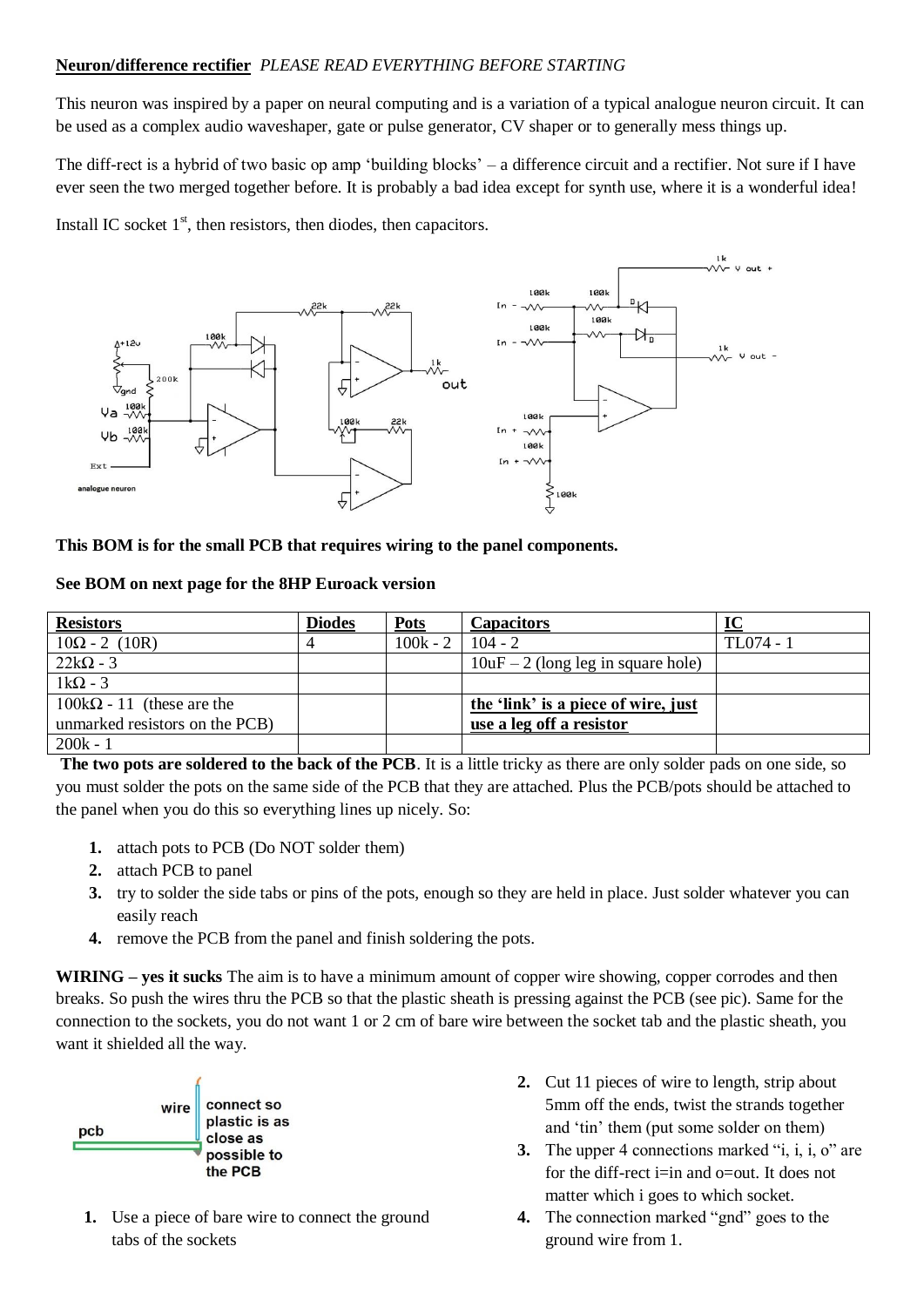**5.** There are 6 wires for the neuron, "i+" goes to

"in+" on the panel, "o+" goes to "out+" and so

## **8HP Eurorack PCB BOM**

| $10\Omega$                  |    | thru-hole $0.125W$ or higher rating<br>Tayda: A-2198 |
|-----------------------------|----|------------------------------------------------------|
| 1k                          | 3  | thru-hole 0.125W or higher rating                    |
| 22k                         | 3  | thru-hole 0.125W or higher rating                    |
| 100k                        | 11 | thru-hole 0.125W or higher rating                    |
| 200k                        |    | thru-hole 0.125W or higher rating                    |
| 100nF capacitor             |    | any type ok: ceramic, MCC<br>Tayda: A-214            |
| 10uF electrolytic capacitor |    | min. 25V rating Tayda: A-971                         |
| 1N4148                      | 4  | thru-hole Tayda: A-157                               |
| 1N400x                      |    | rectifier diode, $x = 1,2,3,4$ all good Tayda: A-162 |
| <b>TL072 or TL082</b>       | 2  | DIP Tayda: A-209                                     |
| 10 pin power connector      |    | Tayda: A-198                                         |
| 3.5mm sockets               | 10 | Thonkiconn or from Tayda: A-865                      |
| 100k pots                   | 2  | Tayda: A-1848                                        |